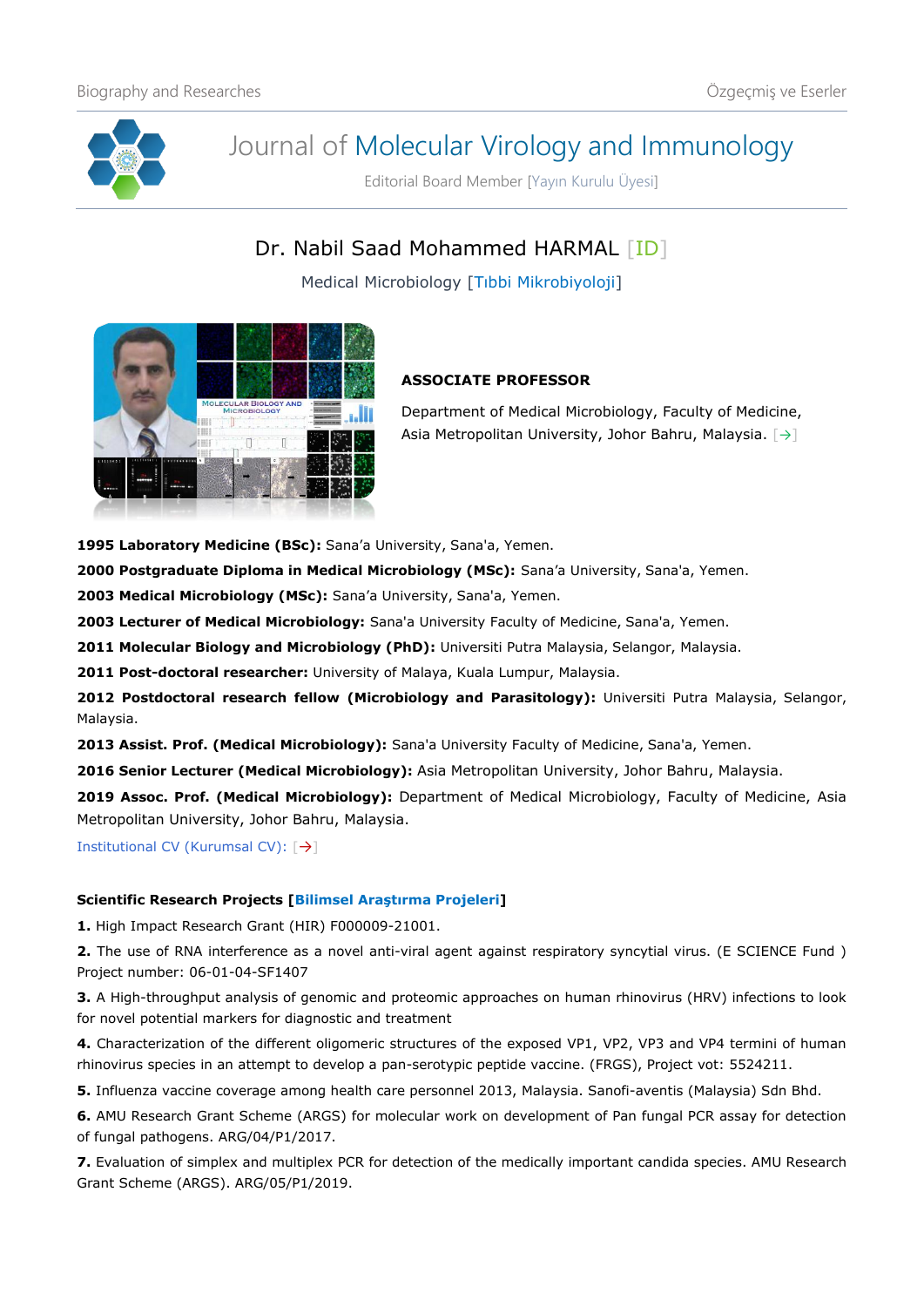#### **Patents (Patentler)**

**1.** Chong Pei Pei, Nabil Saad Harmal, Farida Jamal, Zamberi Sekawi, A Method For Detecting Candida Species In A Specimen By Polymerase Chain Reaction. Patent: PI2011000631. Universiti Putra Malaysia, Malaysia, 2011-02-11. The patent was guaranteed in 2017.

#### **Research and Articles [Araştırma ve Makaleler]**

**1.** Mohammed A. Alshawsh, Mahmood A. Abdulla, Salmah Ismail, Zahra A. Amin, Suhailah W. Qader, Hamid A. Hadi and Nabil S. Harmal. Free Radical Scavenging, Antimicrobial and Immunomodulatory Activities of Orthosiphon stamineus. Molecules 2012, 17, 5385-95. [\[Crossref\]](https://doi.org/10.3390/molecules17055385) [\[PMED\]](https://pubmed.ncbi.nlm.nih.gov/22569417/)

**2.** Mohan S, Abdelwahab SI, Kamalidehghan B, Syam S, May KS, Harmal NS, Shafifiyaz N, Hadi AH, Hashim NM, Rahmani M, Taha MM, Cheah SC, Zajmi A. Involvement of NF-κB and Bcl2/Bax signaling pathways in the apoptosis of MCF7 cells induced by a xanthone compound Pyranocycloartobiloxanthone A. Phytomedicine 2012; 19(11):1007- 15. [\[Crossref\]](https://doi.org/10.1016/j.phymed.2012.05.012) [\[PMED\]](https://pubmed.ncbi.nlm.nih.gov/22739412/)

**3.** NS Harmal, A Khodavandi, MA Alshawsh, F Jamal, Z Sekawi, NK Peng, PP Chong. Simplex and triplex polymerase chain reaction (PCR) for identification of three medically important Candida species. African Journal of Biotechnology; 2012; 11 (65), 12895-902. [\[Crossref\]](https://doi.org/10.5897/AJB12.1708)

**4.** Hudu SA, Malik YA, Niazlin MT, Harmal NS, Adnan A, Alshrari AS, Sekawi Z. Antibody and immune memory persistence post infant hepatitis B vaccination. Patient Prefer Adherence. 2013; 7: 981-6. [\[Crossref\]](https://doi.org/10.2147/PPA.S49776) [\[PMED\]](https://pubmed.ncbi.nlm.nih.gov/24101865/)

**5.** Alireza Khodavandi, Nazira Adila Binti Tahzir, Poh Woon Cheng, Phelim Yong Voon Chen, Fahimeh Alizadeh, Nabil Saad Harmal, Chong Pei Pei. Antifungal Activity of Rhizome coptidis and Alpinia galangal against Candida species. Journal of Pure and Applied Microbiology, 2013; 7(3):1725-30. [\[JPAM\]](https://microbiologyjournal.org/antifungal-activity-of-rhizome-coptidis-and-alpinia-galangal-against-candida-species/)

**6.** Hudu SA, Malik YA, Niazlin MT, Harmal NS, Sekawi Z. An Overview of Hepatitis B Virus Surface Antigen Mutant in the Asia Pacific. Curr Issues Mol Biol. 2013;16(2):69-78. [\[PMED\]](https://pubmed.ncbi.nlm.nih.gov/24014801/)

**7.** Hudu SA, Malik YA, Niazlin MT, Harmal NS, Alshrari AS, Sekawi Z. Isolated hepatitis B core antibody positive among vaccinated cohort in Malaysia. Annal of Saudi Medicine. 2013; c;33(6): 591-4. [\[Crossref\]](https://doi.org/10.5144/0256-4947.2013.591) [\[PMED\]](https://pubmed.ncbi.nlm.nih.gov/24413864/)

**8.** Nabil S. Harmal, Alireza Khodavandi, Mohammed A. Alshawsh, Farida Jamal, Zamberi Sekawi, Ng Kee Peng and Pei Pei Chong. Identification and differentiation of Candida species using specific polymerase chain reaction (PCR) amplification of the phospholipase B gene. African Journal of Microbiology Research, 2013; 7(20): 2159-66. [\[Crossref\]](https://doi.org/10.5897/AJMR2013.2501)

**9.** BP Ling, FA Jalilian, NS Harmal, P Yubbu, Z Sekawi. Detection and characterization of viruses causing hand, foot and mouth disease from children in Seri Kembangan, Malaysia. Tropical biomedicine, 2014; 31 (4):654-62. [\[PMED\]](https://pubmed.ncbi.nlm.nih.gov/25776590/)

**10.** SA Hudu, NS Harmal, MI Saeed, AS Alshrari, YA Malik, MT Niazlin MT, Z Sekawi. Naturally occurring hepatitis B virus surface antigen mutant variants in Malaysian blood donors and vaccinees. European Journal of Clinical Microbiology & Infectious Diseases, 2015:1-11. [\[Crossref\]](https://doi.org/10.1007/s10096-015-2358-1) [\[PMED\]](https://pubmed.ncbi.nlm.nih.gov/25792010/)

**11.** V.K. Chin, Nur A. Atika Aziz, Shuaibu A. Hudu, Nabil S. Harmal, A. Syahrilnizam, Farid A. Jalilian, S. Zamberi. Design and validation of small interfering RNA on respiratory syncytial virus M2-2 gene: A potential approach in RNA interference on viral replication. Journal of Virological Methods 236 (2016) 117-25. [\[Crossref\]](https://doi.org/10.1016/j.jviromet.2016.07.012) [\[PMED\]](https://pubmed.ncbi.nlm.nih.gov/27432115/)

**12.** SA Hudu, NS Harmal, MI Saeed, AS Alshrari, YA Malik, MT Niazlin MT, R Hassan, Z Sekawi. Molecular and serological detection of occult hepatitis B virus among healthy hepatitis B surface antigen-negative blood donors in Malaysia. African Health Sciences. 2016; 16 (3): 678-683. [\[Crossref\]](https://doi.org/10.4314/ahs.v16i3.6) [\[PMED\]](https://pubmed.ncbi.nlm.nih.gov/27917199/)

**13.** Hudu SA, Harmal NS, Malina O, Sekawi Z. Influenza vaccination among Malaysian healthcare workers: a survey of coverage and attitudes. Medical journal of Malaysia. 2016;71(5):231-237. [\[PMED\]](https://pubmed.ncbi.nlm.nih.gov/28064287/)

**14.** Gunjan M, R. Naidu J, Marzo RR, Harmal NS. Need of An Ancient Root to Modern Medicine in The Treatment of Cancer- A. Review. International Journal of Phytomedicine. 2017; 9(2): 195-206. [\[Crossref\]](https://doi.org/10.5138/09750185.2118)

**15.** SA Hudu, NS Harmal. Molecular and Conventional Methods of Detecting Respiratory Viruses among Children with Lower Respiratory Tract Infection in Sokoto, Nigeria. Borno Medical Journal, 2018; 15(1): 65-76. [\[Crossref\]](https://doi.org/10.31173/bomj.bomj_96_15)

**16.** SA Hudu, Niazlin MT, Syafinaz AN, NS Harmal, Tan SS, Haniza O, Shahar H, Noor Aliza M, Z Sekawi. Hepatitis E virus isolated from chronic hepatitis B patients in Malaysia: Sequences analysis and genetic diversity suggest zoonotic origin. Alexandria Journal of Medicine (2017). Alexandria Journal of Medicine, 2018; 54(4): 478-494. [\[Crossref\]](https://doi.org/10.1016/j.ajme.2017.07.003)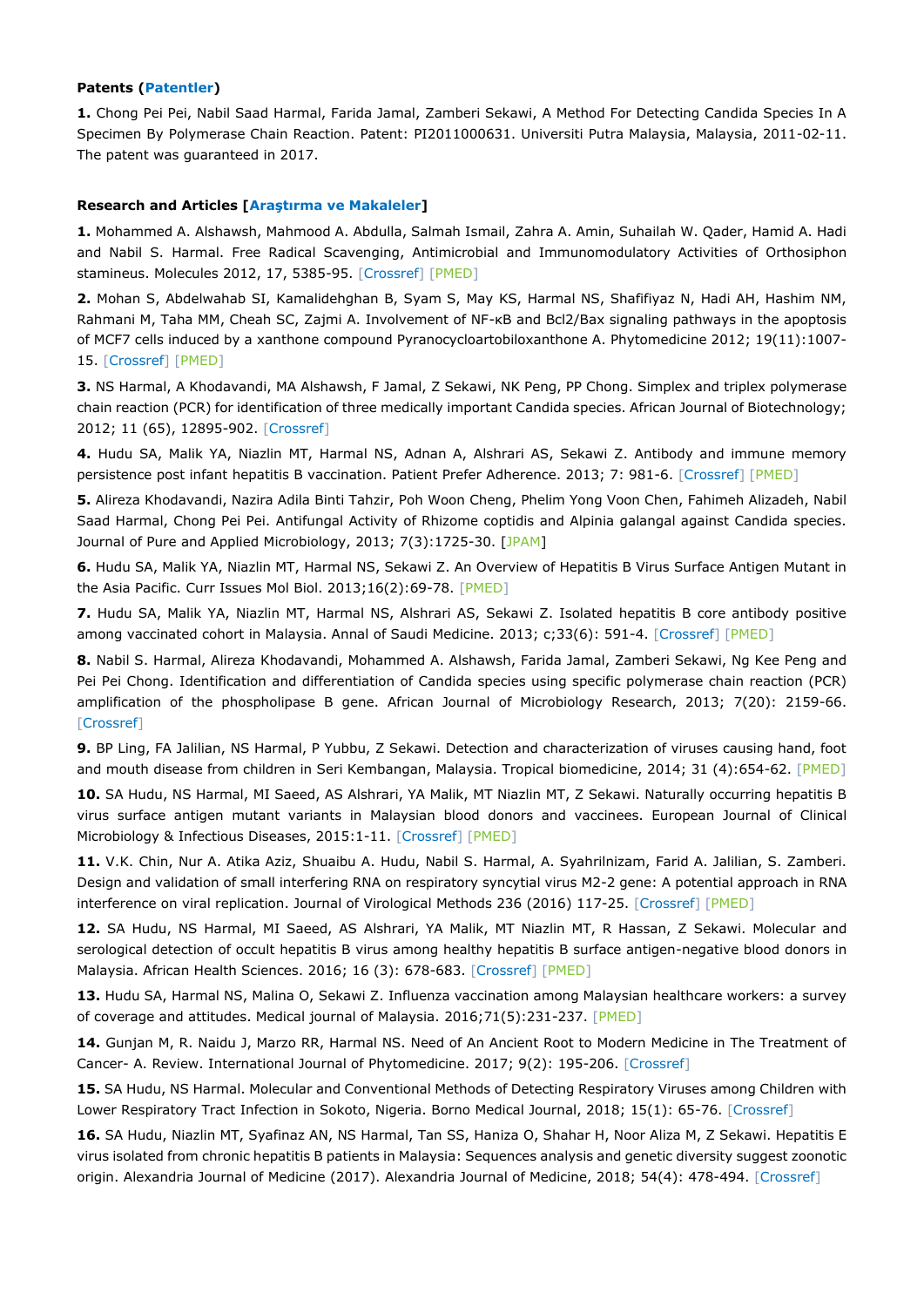**17.** Tajmul Rizwan Tajudin, Nabil Saad Harmal, Zeenat Abdulshakur, Abdul Hanif Khan Yusof Khan, Chai Li Tay, Soo Huat Teoh, Aneesa Abdul Rashid, Fadzilah Mohamad, Abdul HadiAbdul Manap, Navin Kumar Devaraj. Establishment of a Diabetic Clinic and Its Effects on Glycaemic Control Among Diabetic Patients In Muar District, Malaysia. Sapporo Medical Journal 2020; 54(10): 1-11. [\[SMJ\]](https://www.maejournal.com/article/establishment-of-a-diabetic-clinic-and-its-effects-on-glycaemic-control-among-diabetic-patients-in-muar-district-malaysia)

**18.** Nabil Saad Mohammed Harmal, Jegathambigai Ramashwar Naidu, Mohamad Khairuddin Abdul Wahab, Abdus Salam. Career Preference of Future Medical Graduates: A Pilot Study from the Perspectives of a Malaysian Private University. International Medical Journal. [Accepted For Publication].

#### **Book Chapters [Kitap Bölümleri]**

**-**

### **Published Abstracts and Conference Proceedings [Bildiriler]**

**1.** Nabil Saad Harmal, Farida Jamal, Phelim Chen, Zamberi Sekawi, Pei Pei Chong. Evaluation of PCR and PCR/RLB Hybridization Array for Detection of the New Emerging Candida species. International Symposium on Tropical Fungi. Bogor, Indonesia, September 10-11, 2013. (Oral).

**2.** Ahmed S. A. , Nabil S. H., Alrishidi M. A., Shuaibu A. H., Abdul Rahman O., Pei Pei, C. and Zamberi S. Highly Conserved Regions of Human Rhinoviruses Capsid Genes: Potential Immune Targets. International Congress of Malaysian Society for Microbiology, 12-15 December 2013. (Poster).

**3.** Poay Ling, B., Farid A. J., Nabil S. H., Putri Y. and Zamberi S. Molecular Detection of Hand, Foot and Mouth Disease Viruses in Seri Kembangan, Malaysia. International Congress of Malaysian Society for Microbiology, 12-15 December 2013. (Poster).

**4.** Raihana A. B., Nabil S. H., Farid A. J. and Zamberi S. Molecular Detection of Human Rhinovirus Species from Patients with Acute Respiratory Illnesses In Seri Kembangan, Selangor. International Congress of Malaysian Society for Microbiology, 12-15 December 2013. (Poster).

**5.** Nur Ayu Atika A., Syahrilnizam A., Farid Azizi J., Nabil S. H. and Zamberi S. Inhibition of Respiratory Syncytial Virus Infection with Small Interference RNA and Its In vitro Evaluation Performance In Targeting the Viral M2-2 Gene. International Congress of Malaysian Society for Microbiology, 12-15 December 2013. (Poster).

**6.** Nabil S. H., Farida J., Zamberi S. and Pei Pei, C. Evaluation of Species-Specific PCR Utilizing the PLB Gene for Detection of the Medically Important Candida species. International Congress of Malaysian Society for Microbiology, 12-15 December 2013. (Poster).

**7.** S Hudu, Z Sekawi, N Taib, Y Malik, N Harmal. Occult hepatitis B infection among vaccinated cohort. Journal of Viral Hepatitis. 2013; 20(s3): 30. [\[Crossref\]](https://doi.org/10.1111/jvh.12166_23)

**8.** S Hudu, M Ibrahim, N Harmal, A Alshrari, M Niazlin, Y Malik, Z Sekawi. Molecular characterizations of hepatitis B escape mutants among blood donors in Malaysia. Journal of Viral Hepatitis, 2014; P33(21) Sup. 2: 21-48.

**9.** Nabil Saad Mohammed Harmal. "2nd IMU Cares Humanitarian Mission Conference" In Collaboration with Mercy Malaysia would be held on 13 July 2017 at the International Medical University, Bukit Jalil, Kuala Lumpur, Malaysia.

**10.** Harmal Nabil Saad, Tajudin Tajmul Rizwan, Yong Rafidah Abd Rahman, Sekawi Zamberi, Chong Pei Pei. Species-Specific PCR for Detection of Candida Species in Immunocompromised Patients. Third International Conference on Tropical Medicine and Infectious Diseases: 'Global Challenges in Emerging and Re-Emerging Infectious Diseases. 15th August - 17th August 2017 Premiera Hotel Kuala Lumpur, Malaysia. (Oral).

**11.** Nabil Saad Mohammed Harmal, Jegathambigai Ramashwar Naidu, Abdus Salam. Career Preference of Future Medical Graduates: A Pilot Study from the Perspectives of a Malaysian Private University. MAEMHS Conference 2017, 19-20 August 2017, Kota Bharu,Malaysia. (Poster).

**12.** Nabil Saad Hamal, Thein Win Naing, Shuaibu Abdullahi Hudu, Zamberi Sekawi. Development of Single Pan-Fungal Yeast PCR Detection of a Broad Range of Pathogenic Yeast Species of Medical Important. 3rd International Conference on Diagnostic Microbiology and Infectious Diseases. September 24-25, 2018 at Montreal, Canada. (Oral).

**13.** Harmal Nabil Saad, Tajudin Tajmul Rizwan, Yong Rafidah Abd Rahman, Sekawi Zamberi, Chong Pei Pei. Species-Specific PCR for Detection of Candida species in Immunocompromised Patients. Malaysian Journal of Public Health Medicine, 2018; OP1-08 (18) Sup. 1: 23.